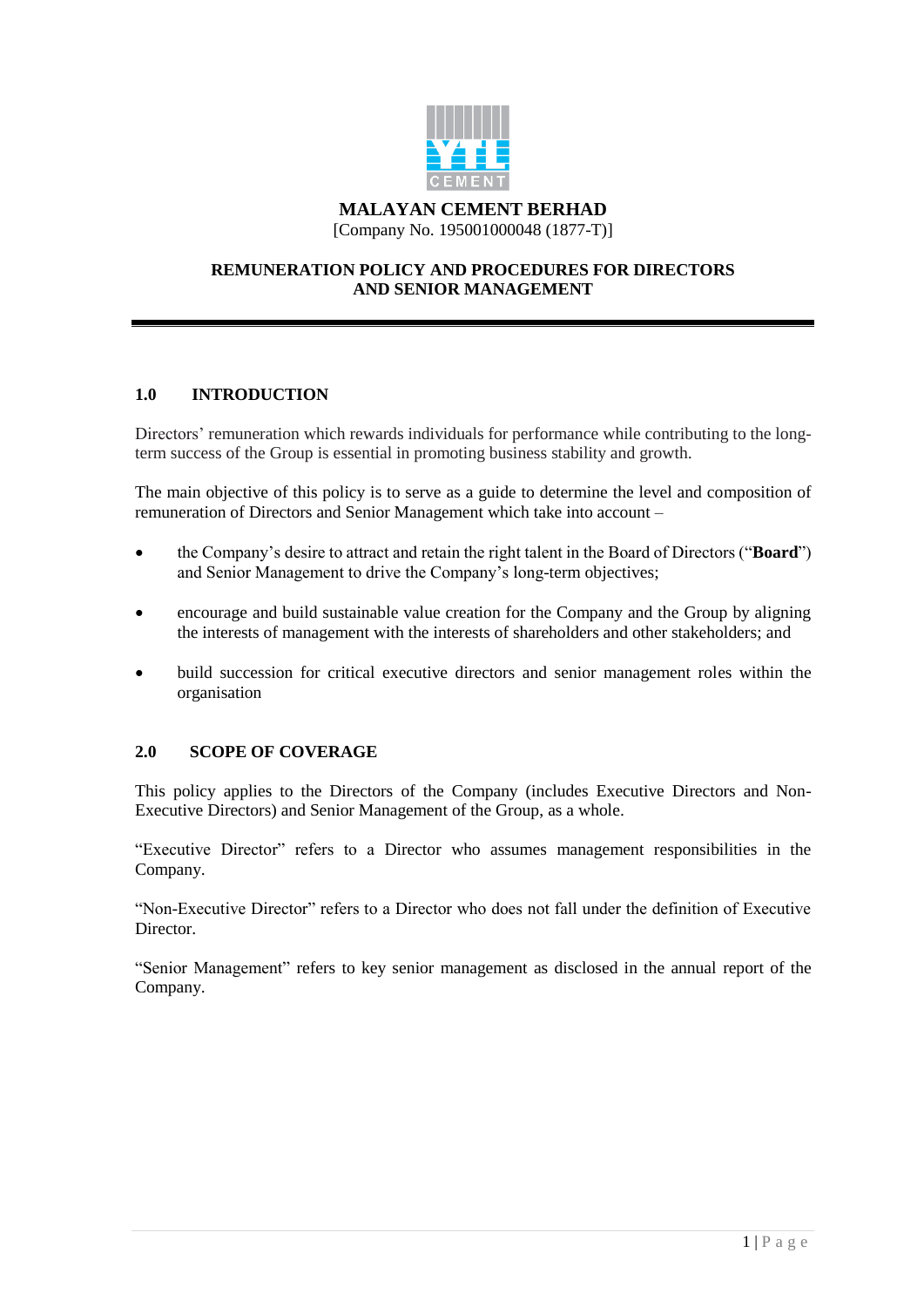# **3.0 REMUNERATION FOR NON-EXECUTIVE DIRECTORS**

## **3.1 Basis of remuneration**

Non-Executive Directors' remuneration shall take into consideration fee levels and trends for similar positions in the market in comparable organisations, whether in size, industry and/or complexity, their performance as indicated by the annual evaluations carried out by the Board and Remuneration & Nomination Committee as well as the Group's overall performance.

### **3.2 Remuneration components**

The proposed remuneration of the Non-Executive Directors is to be made up as follows:

(i) Directors' Fees comprising a base fee and fee for membership in Board Committees;

and

(ii) other benefits in the form of meeting allowance payable in cash.

The remuneration of Non-Executive Directors shall be by a fixed sum and not by a commission on or percentage of profits or turnover.

The fees and benefits payable to the Non-Executive Directors shall be put for approval of the shareholders at a general meeting on an annual basis.

Non-Executive Directors may be remunerated with share options granted under the ESOS referred to in 4.2(v) of this policy, subject to the terms and conditions set out in the By-Laws of the ESOS.

# **4.0 REMUNERATION FOR EXECUTIVE DIRECTORS AND SENIOR MANAGEMENT**

# **4.1 Basis of remuneration**

Executive remuneration is emphasised on performance, linking total compensation directly to the achievement of organisational and individual performance goals, and gives consideration to the equitability, retention and market competitiveness and its remuneration practices.

# **4.2 Compensation mix and components**

Remuneration packages for Executive Directors and Senior Management comprise a balance of fixed and performance-linked variable elements as indicated below:

#### (i) **Fixed pay**

This comprises basic monthly salary and Employee Provident Fund contributions.

Base salaries are reviewed annually, taking into account consumer price index, market wage adjustment levels, individual's performance, responsibilities, qualifications and the experience that the Executive Director/Senior Manager brings to the role. Salary increments will also take into consideration market trends, the performance of the Group and other factors deemed appropriate.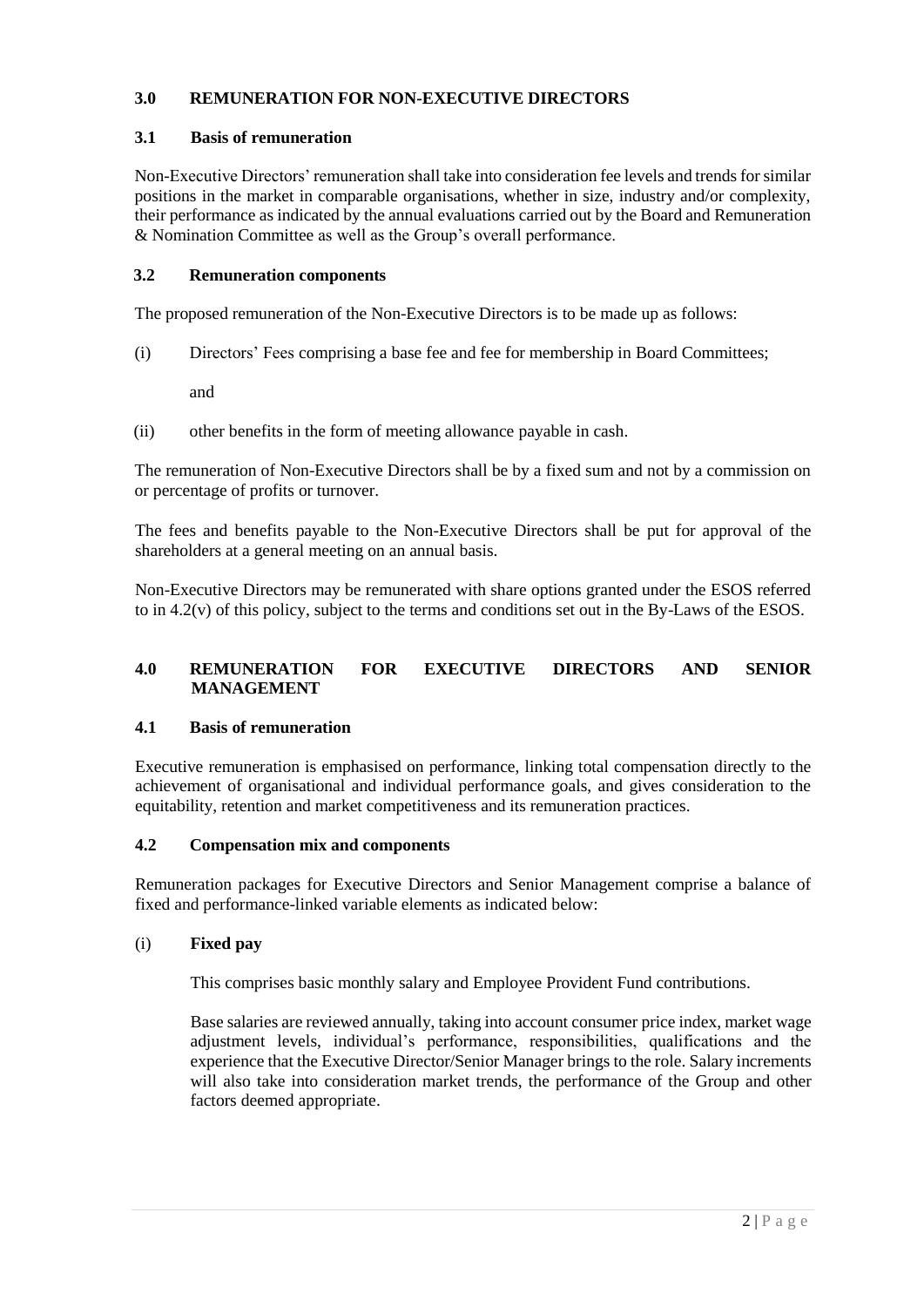Salaries of Executive Directors may not include a commission on or percentage of turnover.

*Performance linkage*

Base salary adjustment is linked to the performance of each Executive Director/Senior Manager.

### (ii) **Benefits in kind/Perquisites**

Benefits programme provided may include medical benefits, insurance coverage, a fully expensed car, company driver, petrol allowance, living accommodation, club membership, mobile devices, internet subscriptions, telephone allowances and other business expense allowances or claimable benefits.

#### (iv) **Short term incentive: Variable Bonus**

Variable bonus payments are paid wholly in cash. The variable bonus incentivises and rewards individuals for their performance, efforts and achievement subject to corporate performance targets measured based on a holistic balanced approach comprising both financial and non-financial targets that support the Group's strategy.

The variable bonus awarded to each Executive Director/Senior Manager will be determined based on individual performance, contribution and performance appraisal outcomes.

### *Performance linkage*

The objectives of the variable bonus payments are aligned to  $-$ 

- the achievement of the Group, determined based on quantitative and qualitative targets, and
- individual performance contribution and performance appraisal outcomes.

#### (v) **Share-based long term incentive:**

# **Employee Share Option Scheme ("ESOS")**

The scheme facilitates direct participation in the equity of the Company, thereby providing motivation to contribute to the growth of the Group through an enhanced sense of belonging, and providing valuable incentive of ownership.

Eligibility, basis of allocation, maximum allowable allocations and vesting period are governed under the By-Laws for the ESOS which is administered by the Options Committee set up by the Board.

All allocations by the Options Committee under the ESOS must be verified by the Audit and Risk Management Committee of the Board as being in compliance with the criteria set out in the ESOS By-Laws.

# **5.0 REVIEW PROCEDURES**

5.1 Each Director shall abstain from deliberations and voting on decisions in respect of his/her individual remuneration. No senior manager shall be involved in any decisions as to his/her own remuneration outcome.